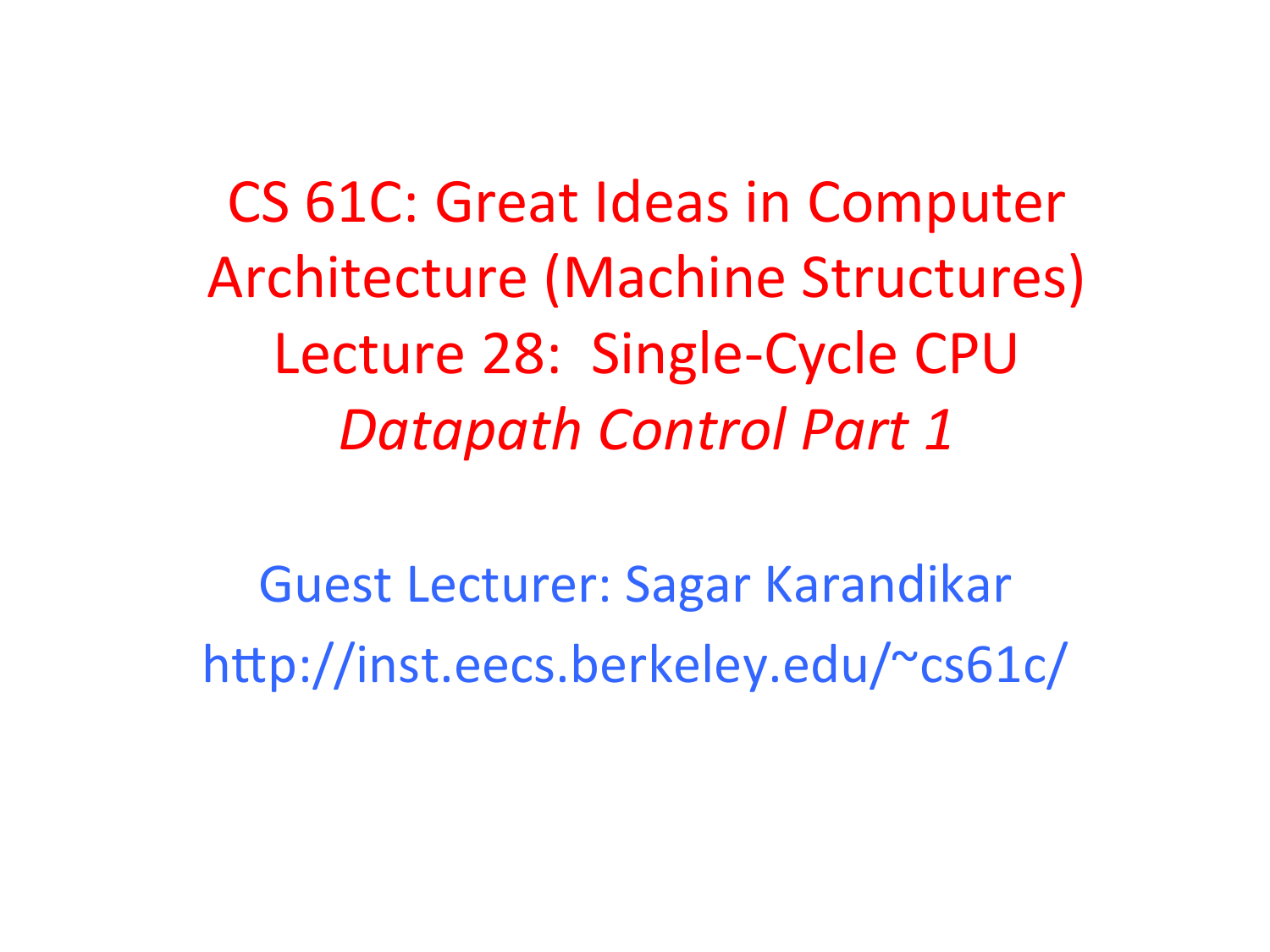http://research.microsoft.com/apps/pubs/default.aspx?id=212001

### Technology In the News **Microsoft "Catapult", ISCA 2014**

 $ATEBA$ 

Stratıx V

FPGAs are "programmable" hardware used by computer architects and digital circuit designers, lie somewhere between CPUs and custom chips (ASICs).

"Microsoft published a paper at ISCA about using FPGAs in datacenters for page ranking processing for Bing. In a test deployment, MS reported up to 95% more throughput for only 10% more power. The added TCO was less than 30%. Microsoft used Altera Stratix V FPGAs in a PCIe form-factor with 8GB of DDR3 RAM on each board. The FPGAs were connected using a 10Gb SAS network." - AnandTech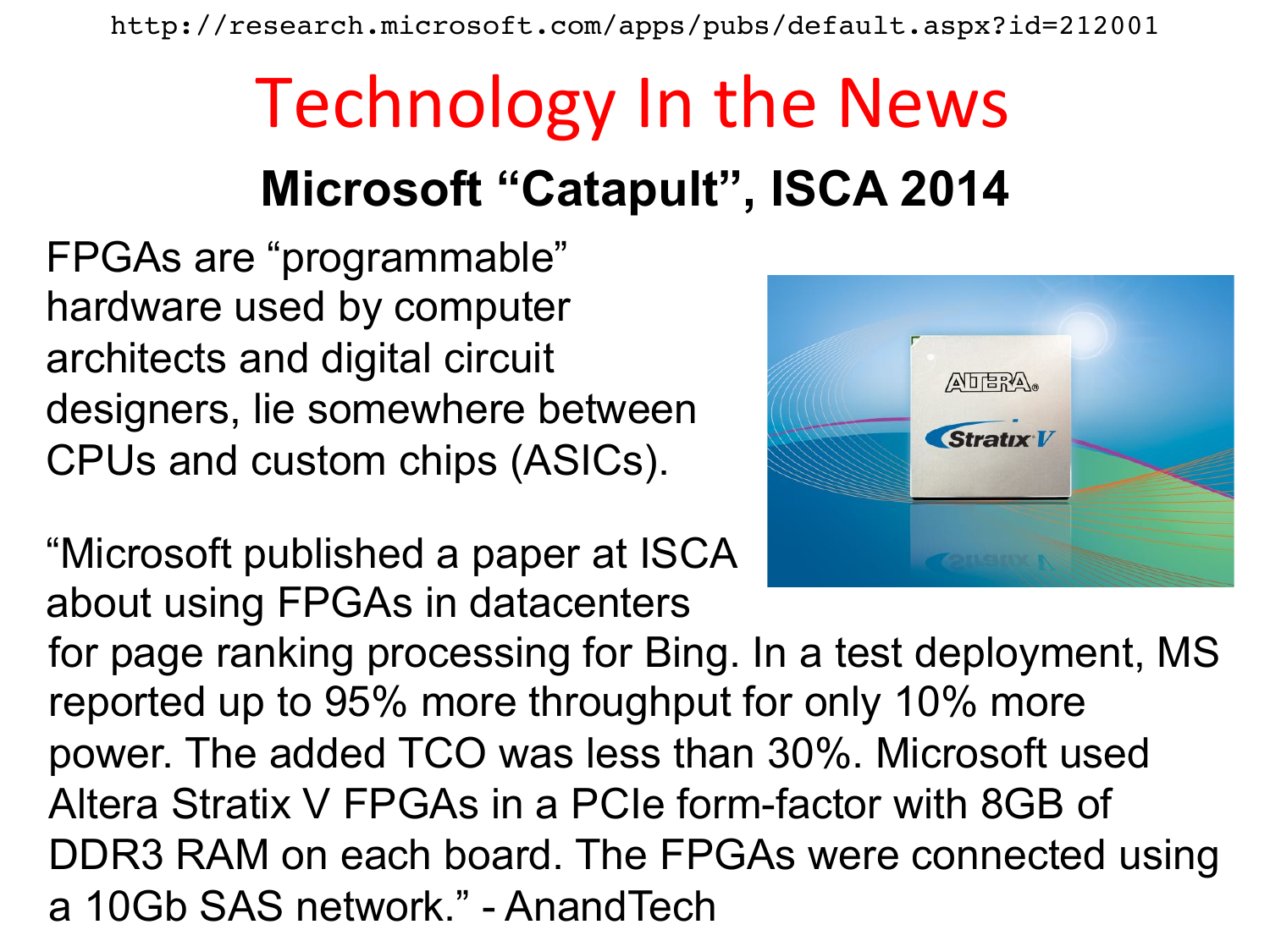## Review

- CPU design involves Datapath, Control
	- 5 Stages for MIPS Instructions
		- 1. Instruction Fetch
		- 2. Instruction Decode & Register Read
		- 3. ALU (Execute)
		- 4. Memory
		- 5. Register Write
- Datapath timing: single long clock cycle or one short clock cycle per stage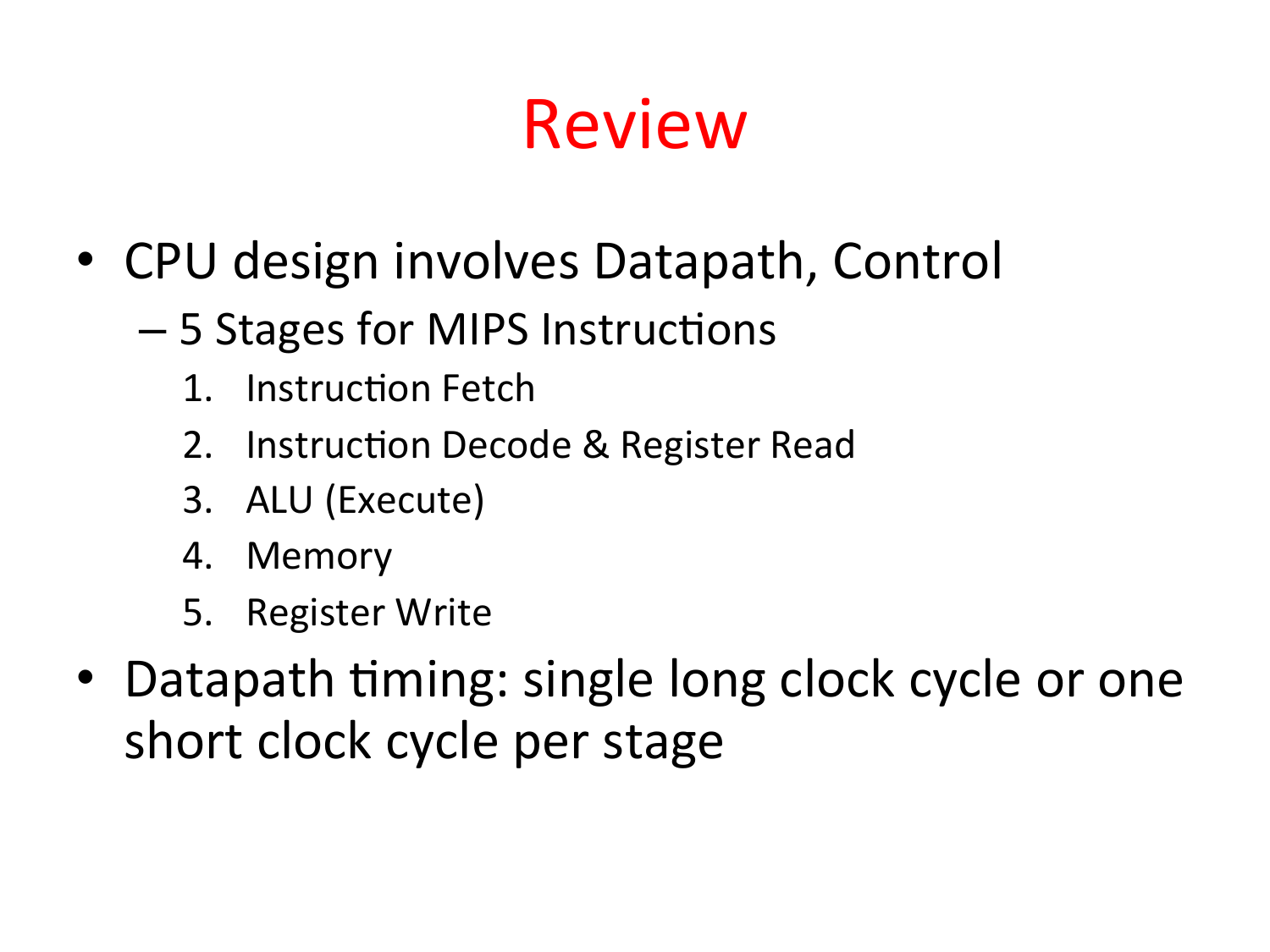## Datapath and Control

- Datapath based on data transfers required to perform instructions
- Controller causes the right transfers to happen

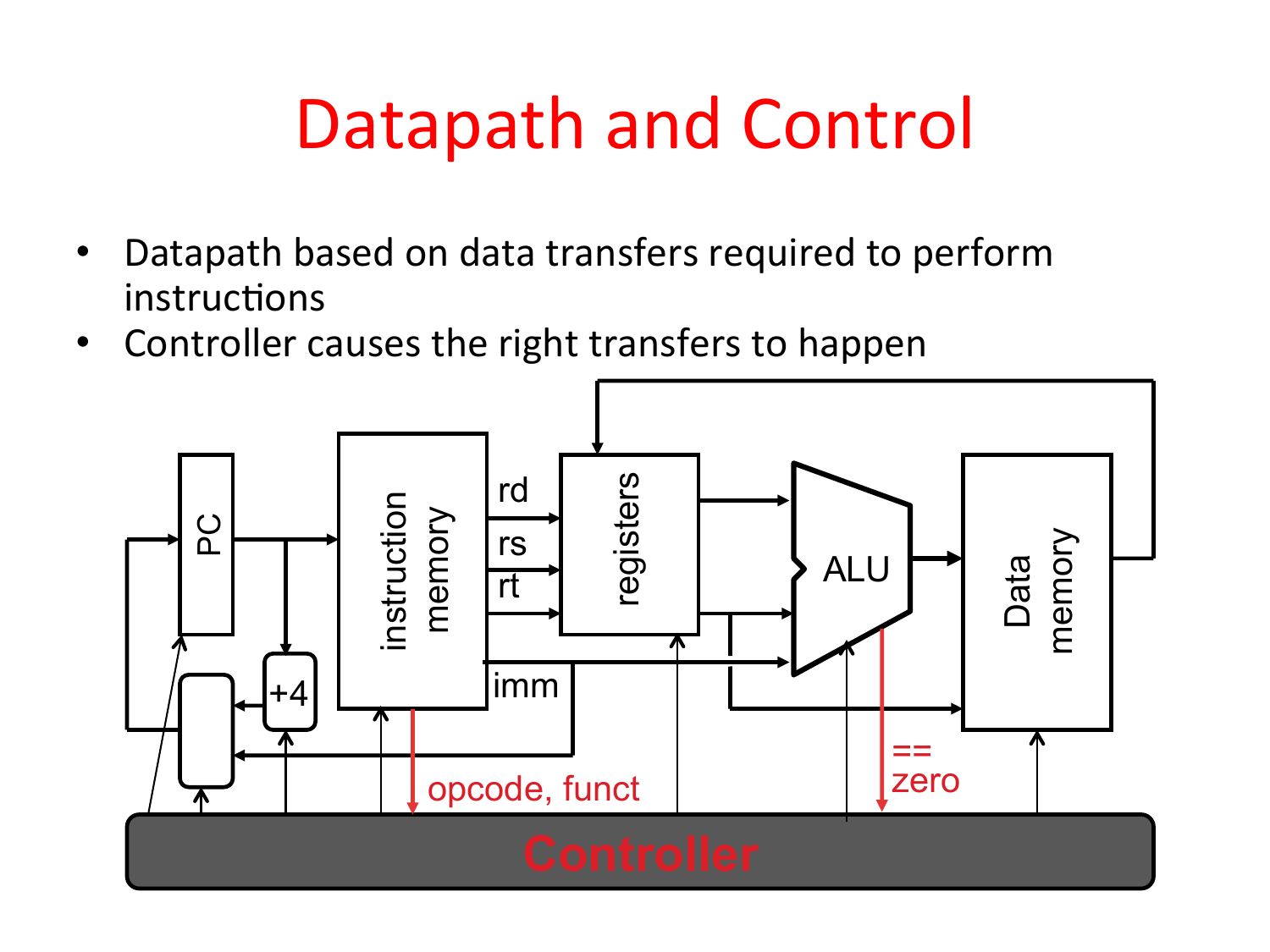# CPU Clocking (1/2)

- For each instruction, how do we control the flow of information though the datapath?
- Single Cycle CPU: All stages of an instruction completed within one long clock cycle
	- $-$  Clock cycle sufficiently long to allow each instruction to complete all stages without interruption within one cycle

| 1. Instruction<br>Fetch | 2. Decode/<br><b>Register</b><br><b>Read</b> | 5. Reg.<br>Write<br>3. Execute 4. Memory |  |
|-------------------------|----------------------------------------------|------------------------------------------|--|
|                         |                                              |                                          |  |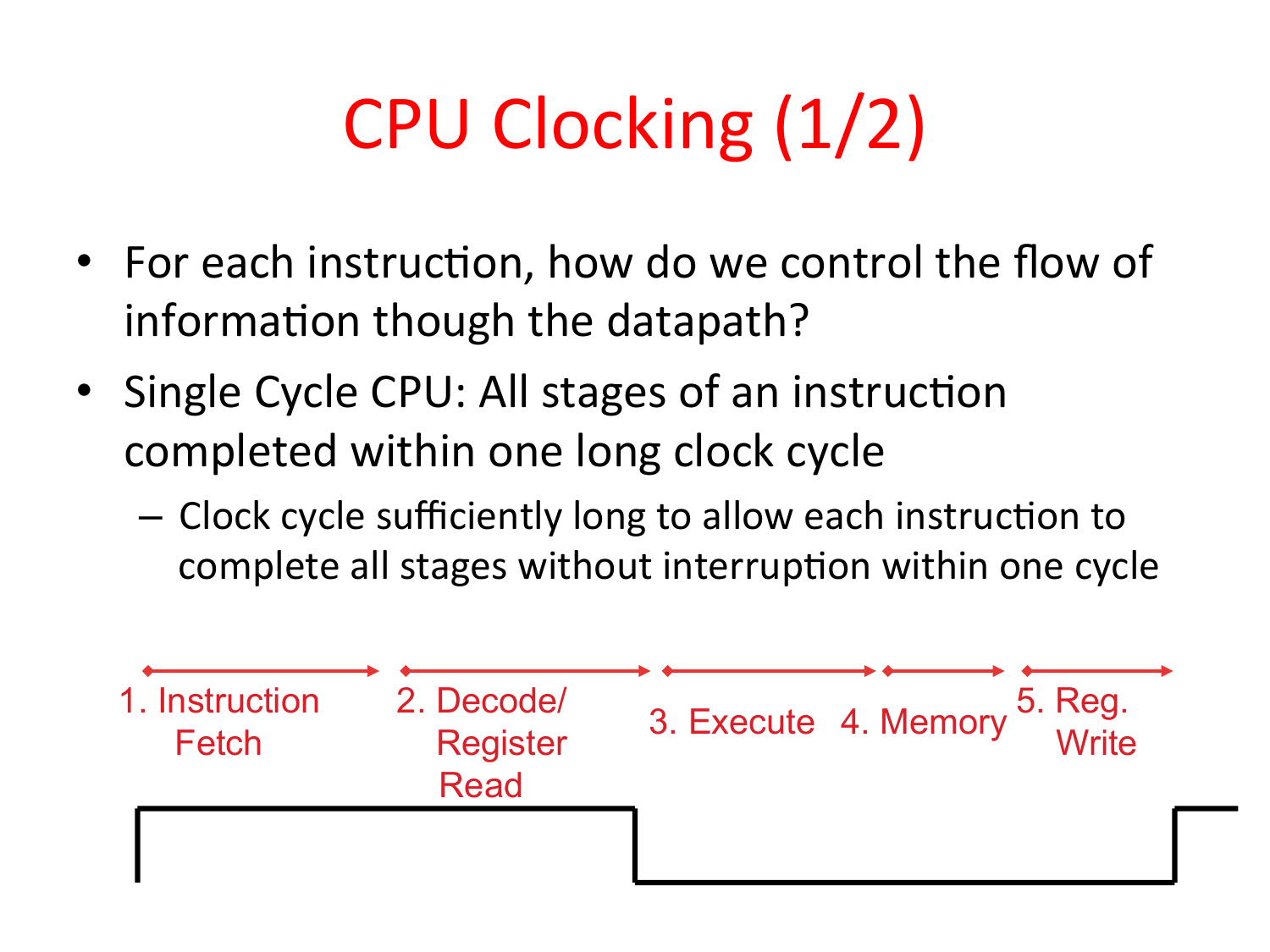# CPU Clocking (2/2)

- Alternative multiple-cycle CPU: only one stage of instruction per clock cycle
	- $-$  Clock is made as long as the slowest stage



 $-$  Several significant advantages over single cycle execution: Unused stages in a particular instruction can be skipped OR instructions can be pipelined (overlapped)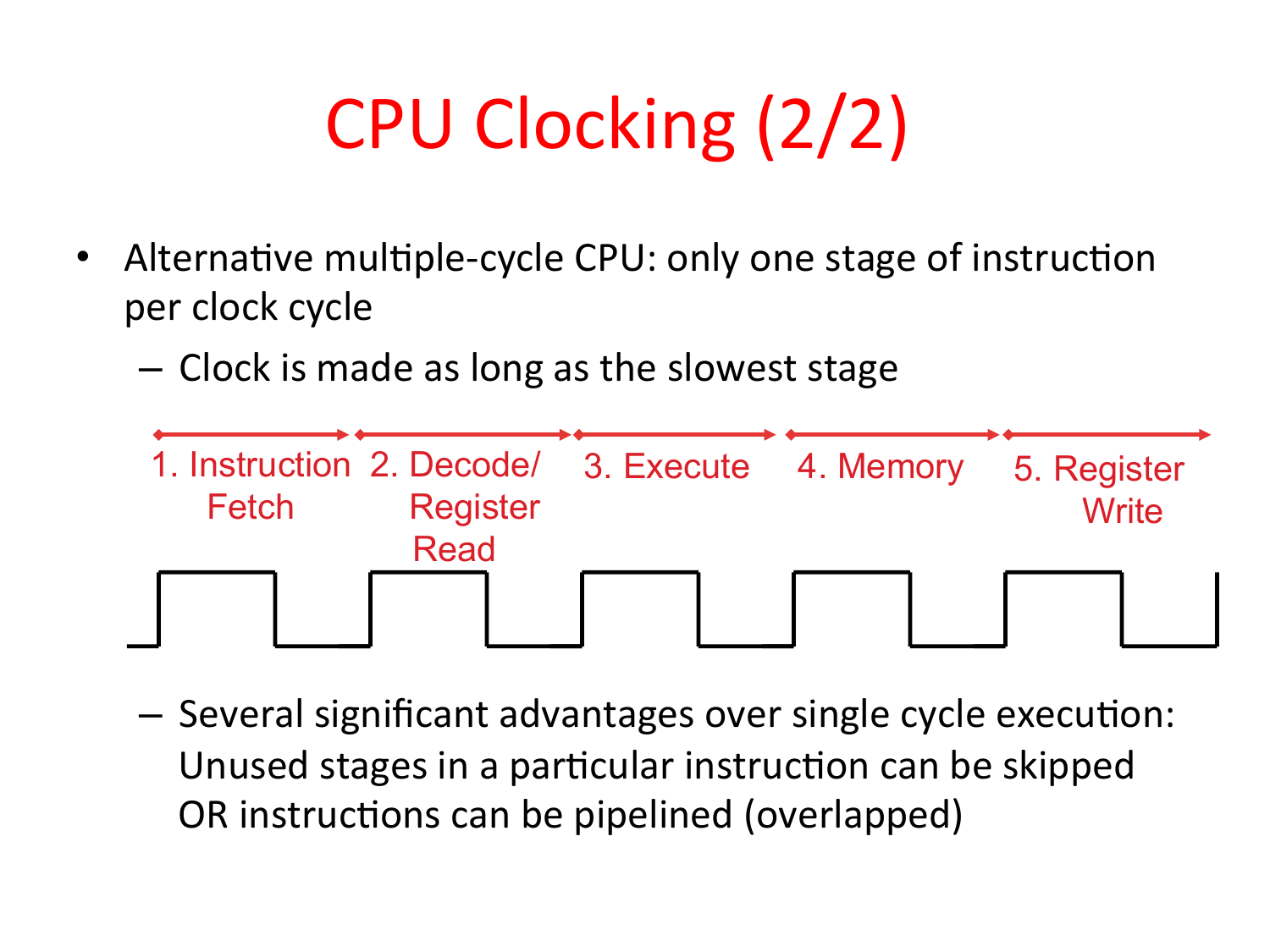## Agenda

- Stages of the Datapath
- Datapath Instruction Walkthroughs
- Datapath Design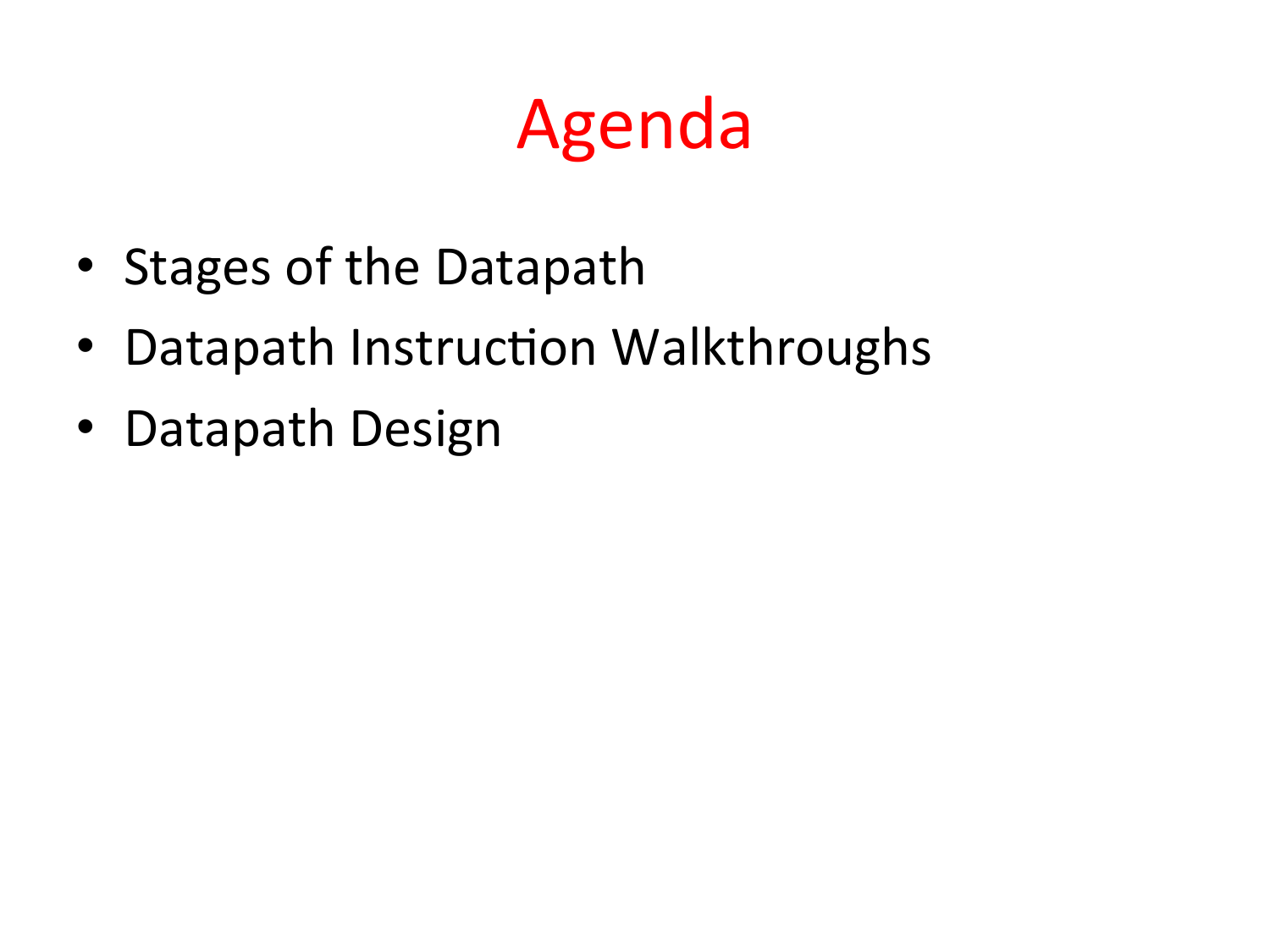### Five Components of a Computer

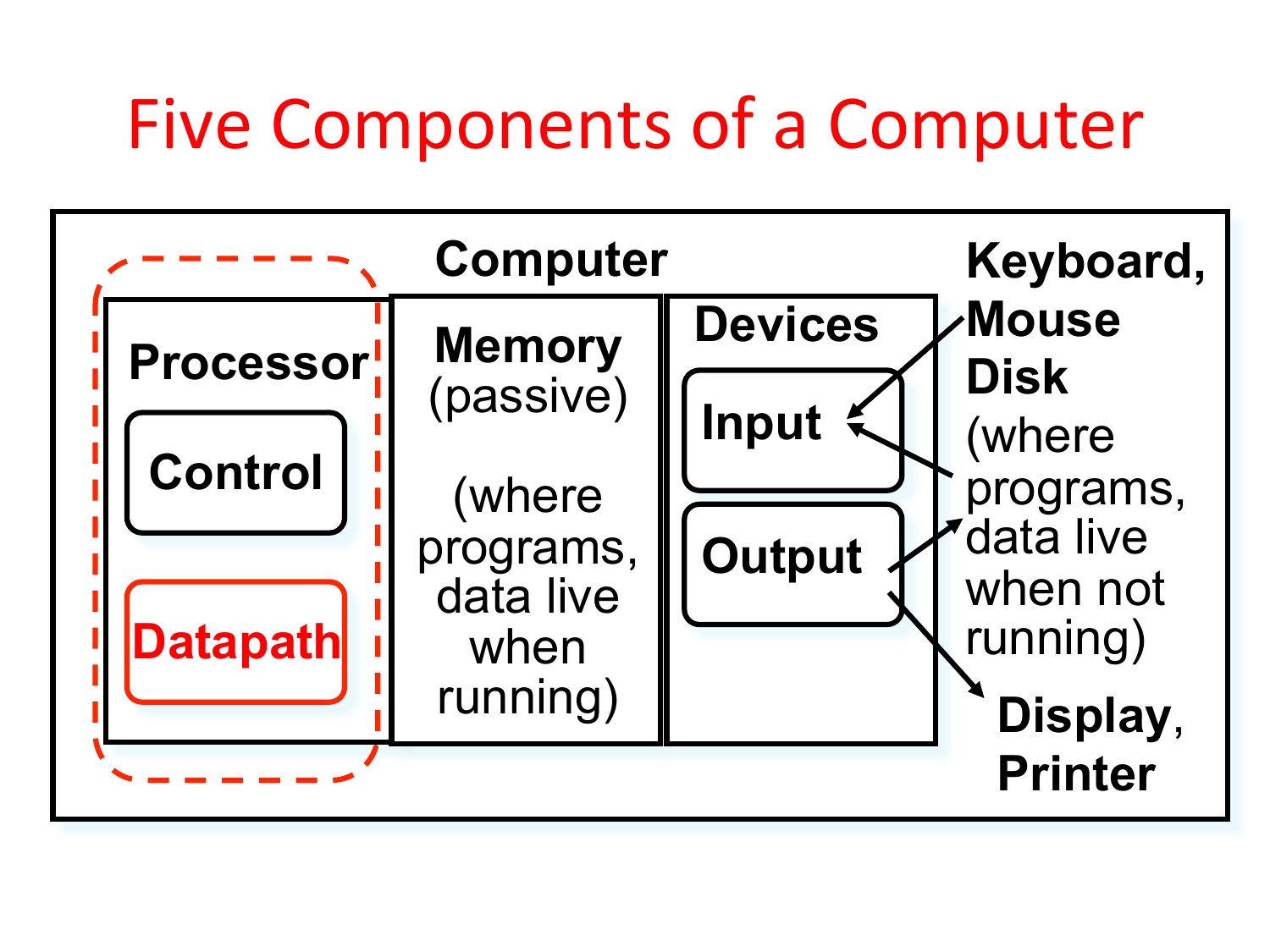## Processor Design: 5 steps

- Step 1: Analyze instruction set to determine datapath requirements
- $-$  Meaning of each instruction is given by register transfers
- $-$  Datapath must include storage element for ISA registers
- $-$  Datapath must support each register transfer
- Step 2: Select set of datapath components & establish clock methodology
- Step 3: Assemble datapath components that meet the requirements
- Step 4: Analyze implementation of each instruction to determine setting of control points that realizes the register transfer
- Step 5: Assemble the control logic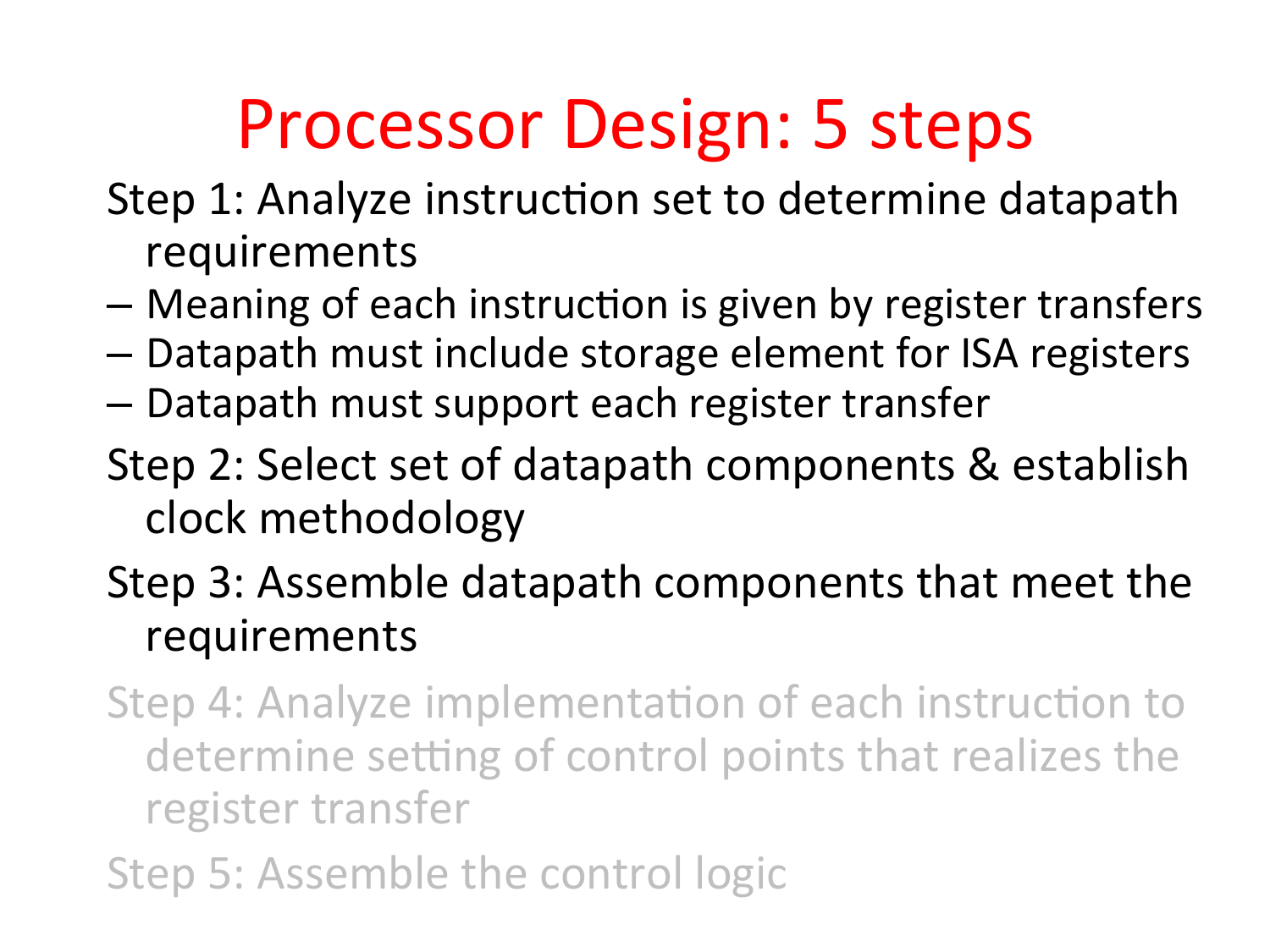## The MIPS Instruction Formats

• All MIPS instructions are 32 bits long. 3 formats:

|            | 31 | 26        | 21             | 16     | 11     | 6                 | $\theta$       |
|------------|----|-----------|----------------|--------|--------|-------------------|----------------|
| - R-type   |    | op        | rs             | rt     | rd     | shamt             | funct          |
|            |    | 6 bits    | 5 bits         | 5 bits | 5 bits | 5 bits            | 6 bits         |
|            | 31 | 26        | 21             | 16     |        |                   | $\theta$       |
| $-$ l-type |    | op        | rs             | rt     |        | address/immediate |                |
|            |    | 6 bits    | 5 bits         | 5 bits |        | 16 bits           |                |
|            | 31 | 26        |                |        |        |                   | $\overline{0}$ |
| - J-type   |    | <b>op</b> | target address |        |        |                   |                |
|            |    | 6 bits    | 26 bits        |        |        |                   |                |

- $\bullet$  The different fields are:
	- $-$  op: operation ("opcode") of the instruction
	- $-$  rs, rt, rd: the source and destination register specifiers
	- $-$  shamt: shift amount
	- $-$  funct: selects the variant of the operation in the "op" field
	- $-$  address / immediate: address offset or immediate value
	- $-$  target address: target address of jump instruction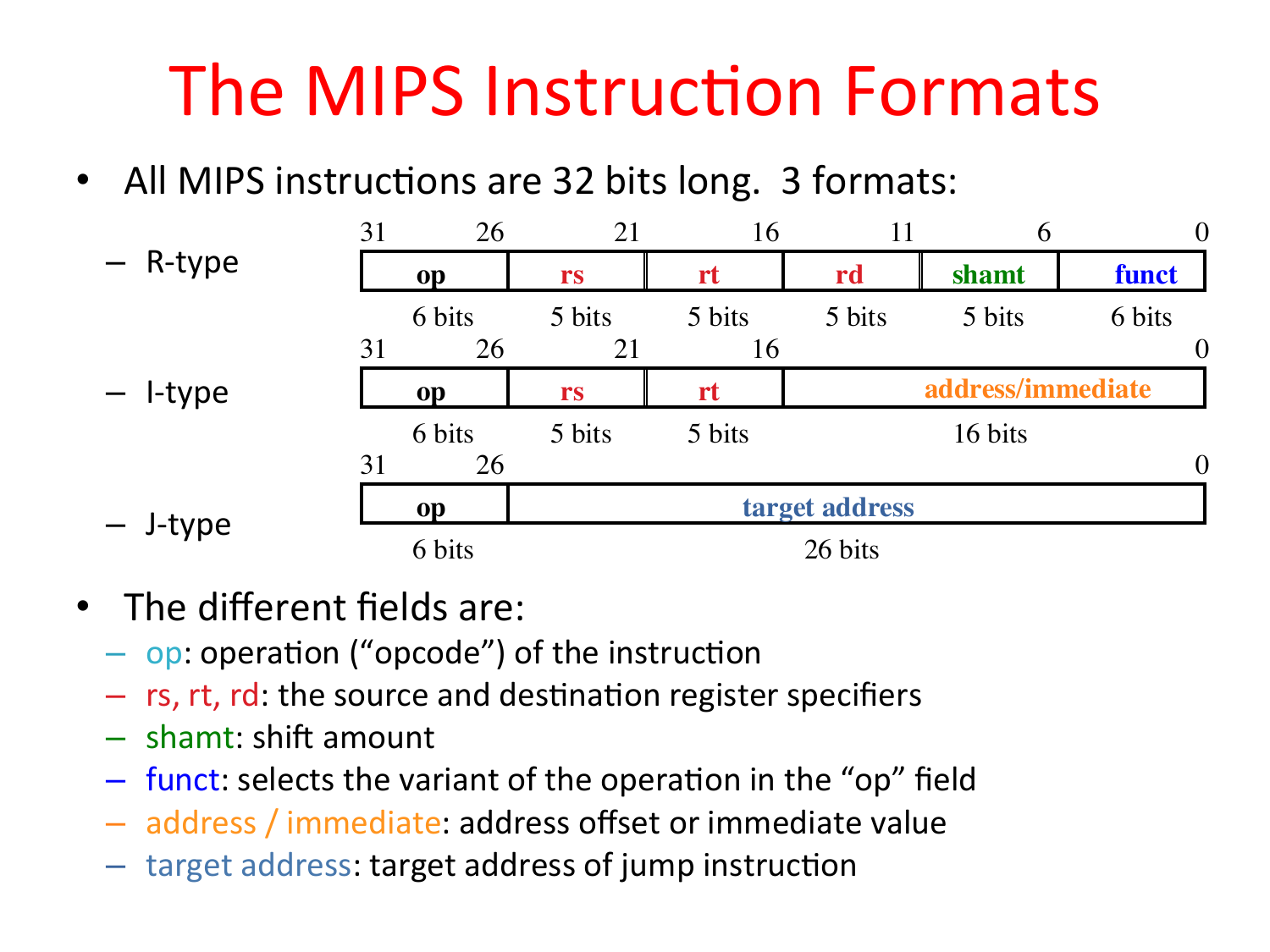### The MIPS-lite Subset

• ADDU and SUBU – addu rd,rs,rt – subu rd,rs,rt • OR Immediate:  $-$  Ori rt,rs,imm16<sup>6 bits</sup> 5 bits 5 bits 16 bits LOAD and **STORE Word** – lw rt,rs,imm16  $-$  sw rt,rs,imm16 • BRANCH: – beq rs,rt,imm16 **op rs rt rd shamt funct** 31 26 21 16 11 6 0 6 bits 5 bits 5 bits 5 bits 5 bits 6 bits **op rs rt immediate** 31 26 21 16 0 **op rs rt immediate** 31 26 21 16 0 6 bits 5 bits 5 bits 16 bits **op rs rt immediate** 31 26 21 16 0 6 bits 5 bits 5 bits 16 bits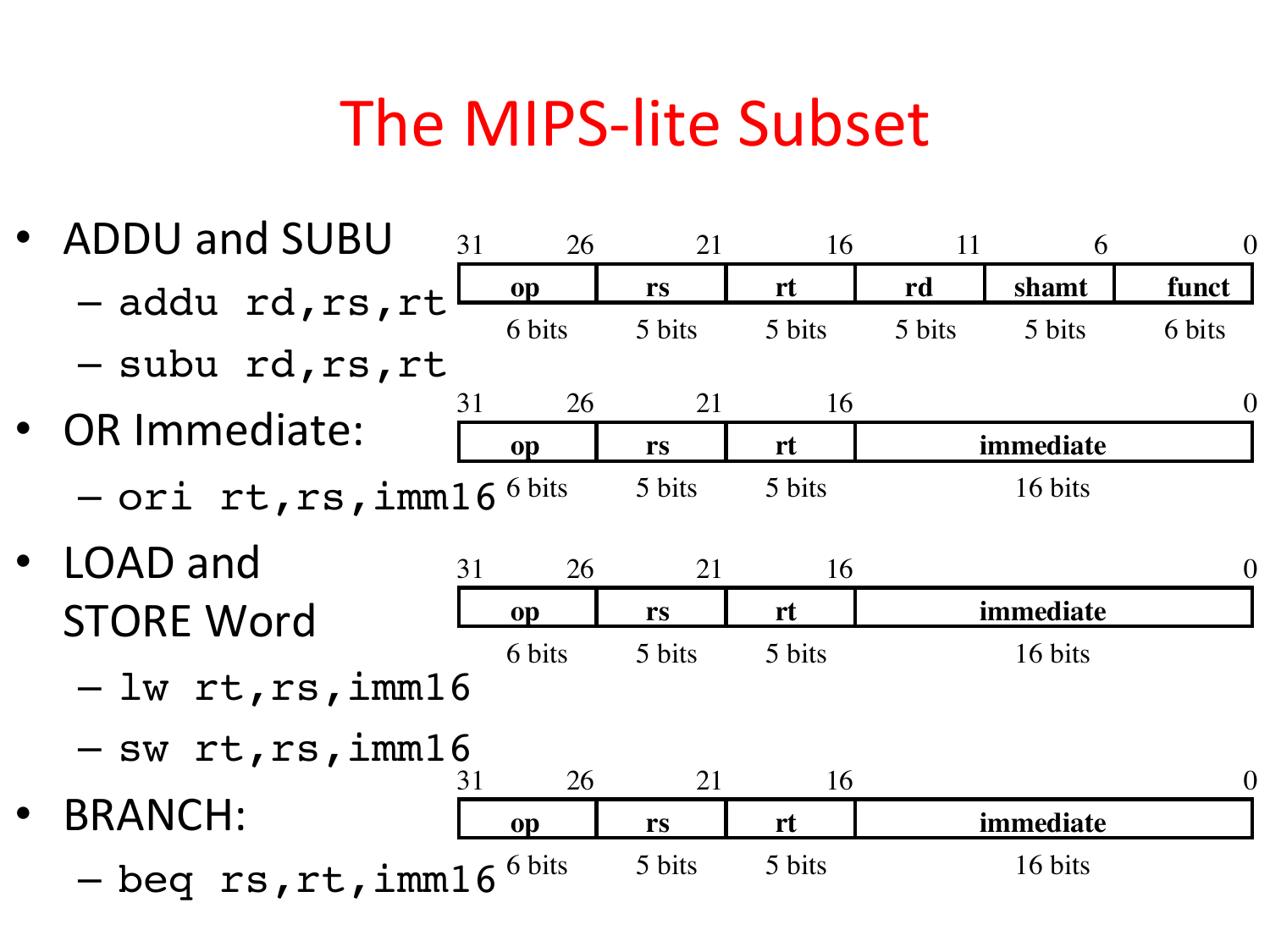## Register Transfer Level (RTL)

- Colloquially called "Register Transfer Language"
- RTL gives the meaning of the instructions
- All start by fetching the instruction itself

```
\{op, rs, rt, rd, shamt, funct\} \leftarrow \text{MEM}[PC]
```
- $\{op, rs, rt, Imm16\} \leftarrow MEM[PC]$
- Inst Register Transfers
- ADDU R[rd]  $\leftarrow$  R[rs] + R[rt]; PC  $\leftarrow$  PC + 4
- SUBU  $R[rd] \leftarrow R[rs] R[rt]$ ; PC  $\leftarrow$  PC + 4
- ORI R[rt]  $\leftarrow$  R[rs] | zero ext(Imm16); PC  $\leftarrow$  PC + 4
- LOAD R[rt] ← MEM[ R[rs] + sign ext(Imm16)]; PC ← PC + 4
- STORE MEM[ R[rs] + sign ext(Imm16) ] ← R[rt]; PC ← PC + 4

```
BEQ if (R[rs] == R[rt])
    PC \leftarrow PC + 4 + {sign ext(Imm16)}, 2'b00}
else PC \leftarrow PC + 4
```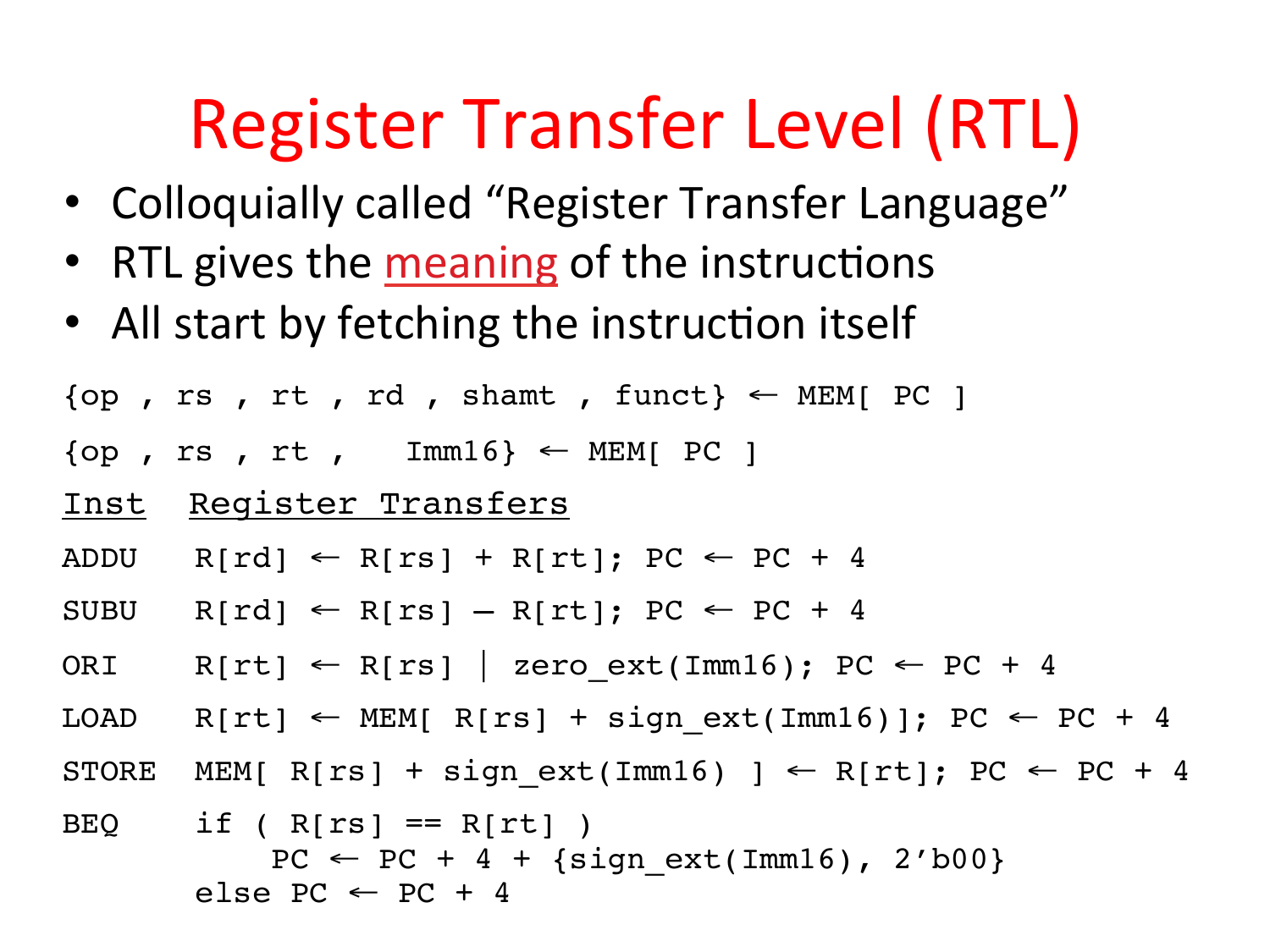# Step 1: Requirements of the **Instruction Set**

- Memory (MEM)
	- $-$  Instructions & data (will use one for each)
- Registers (R: 32, 32-bit wide registers)
	- Read RS
	- Read RT
	- Write RT or RD
- Program Counter (PC)
- Extender (sign/zero extend)
- Add/Sub/OR/etc unit for operation on register(s) or extended immediate (ALU)
- Add 4 (+ maybe extended immediate) to PC
- Compare registers?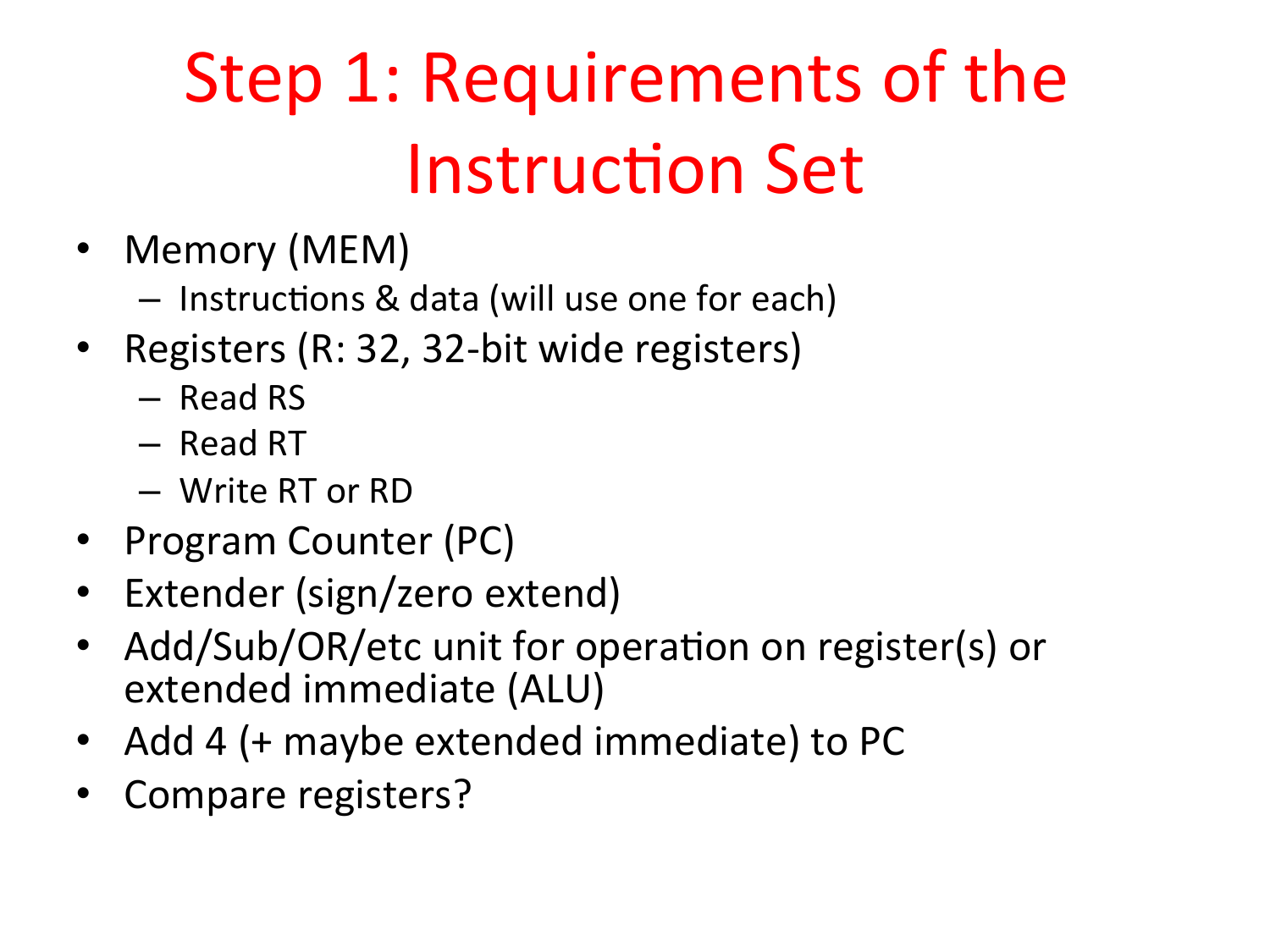# Step 2: Components of the Datapath

- Combinational Elements
- Storage Elements + Clocking Methodology
- Building Blocks

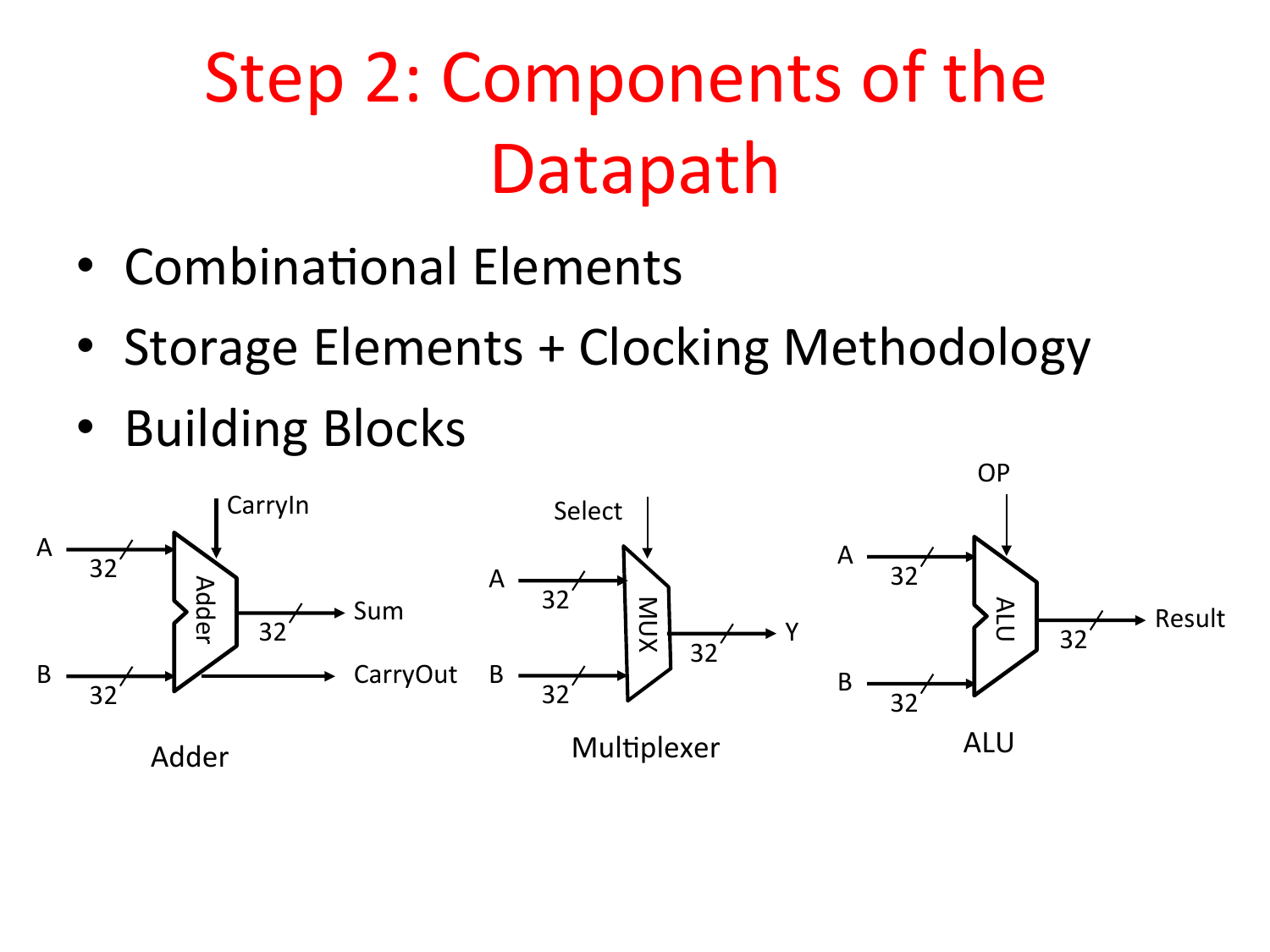#### ALU Needs for MIPS-lite + Rest of MIPS

• Addition, subtraction, logical OR,  $==$ :

| ADDU $R[rd] = R[rs] + R[rt]; $        |
|---------------------------------------|
| SUBU $R[rd] = R[rs] - R[rt]$ ;        |
| ORI $R[rt] = R[rs]$   zero ext(Imm16) |
| BEQ if (R[rs] == $R[rt]$ )            |

- Test to see if output  $== 0$  for any ALU operation gives  $==$  test. How?
- P&H also adds AND, Set Less Than  $(1$  if  $A < B$ , 0 otherwise)
- ALU follows Chapter 5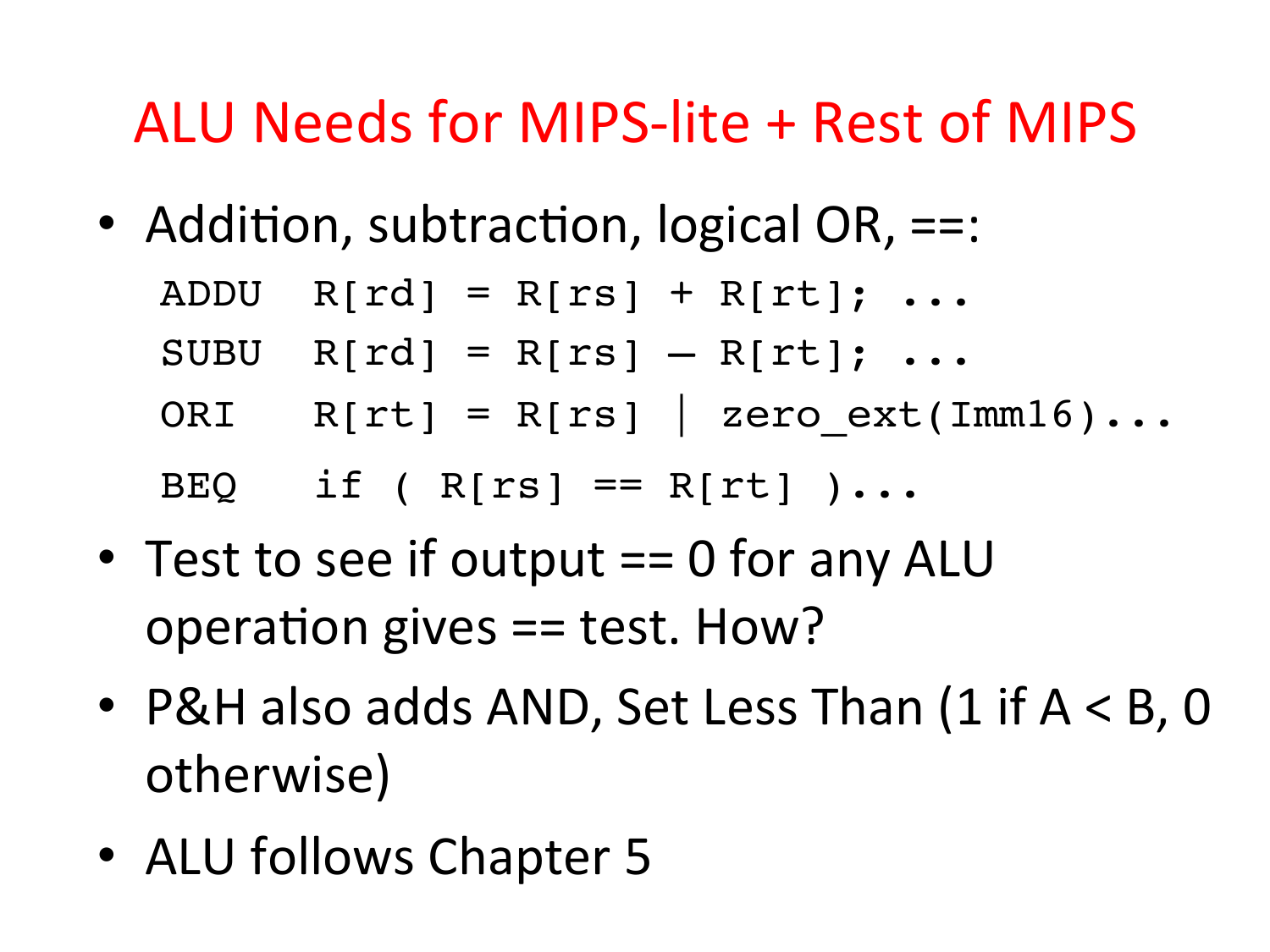## Storage Element: Idealized Memory

- "Magic" Memory
	- $-$  One input bus: Data In
	- $-$  One output bus: Data Out
- Memory word is found by:



- $-$  For Read: Address selects the word to put on Data Out
- $-$  For Write: Set Write Enable = 1: address selects the memory word to be written via the Data In bus
- Clock input (CLK)
	- $-$  CLK input is a factor ONLY during write operation
	- $-$  During read operation, behaves as a combinational logic block: Address valid  $\Rightarrow$  Data Out valid after "access time"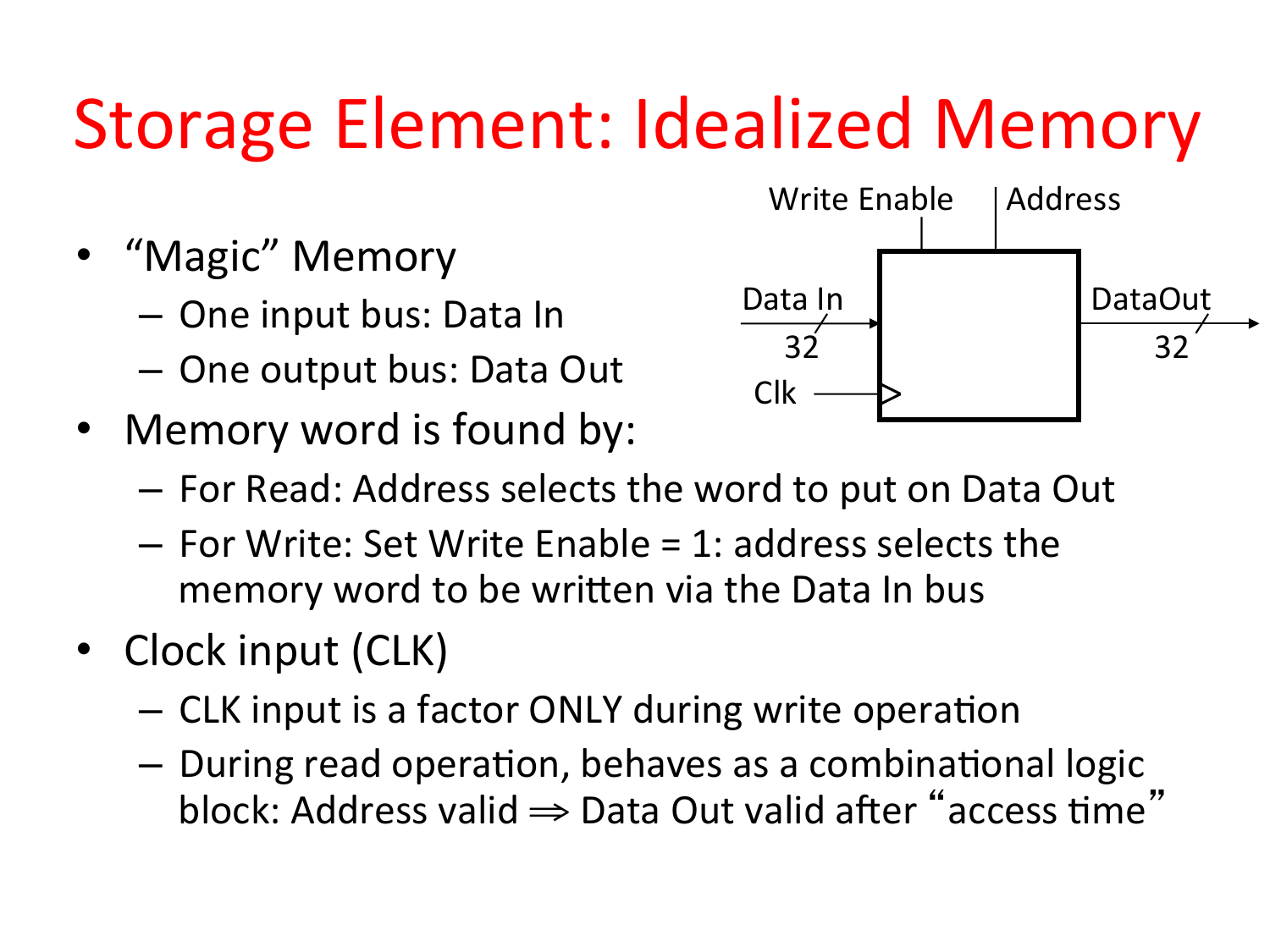### Storage Element: Register (Building Block)

- Similar to D Flip Flop except
	- $-$  N-bit input and output
	- Write Enable input
- Write Enable:



- Negated (or deasserted) (0): Data Out will not change
- $-$  Asserted (1): Data Out will become Data In on positive edge of clock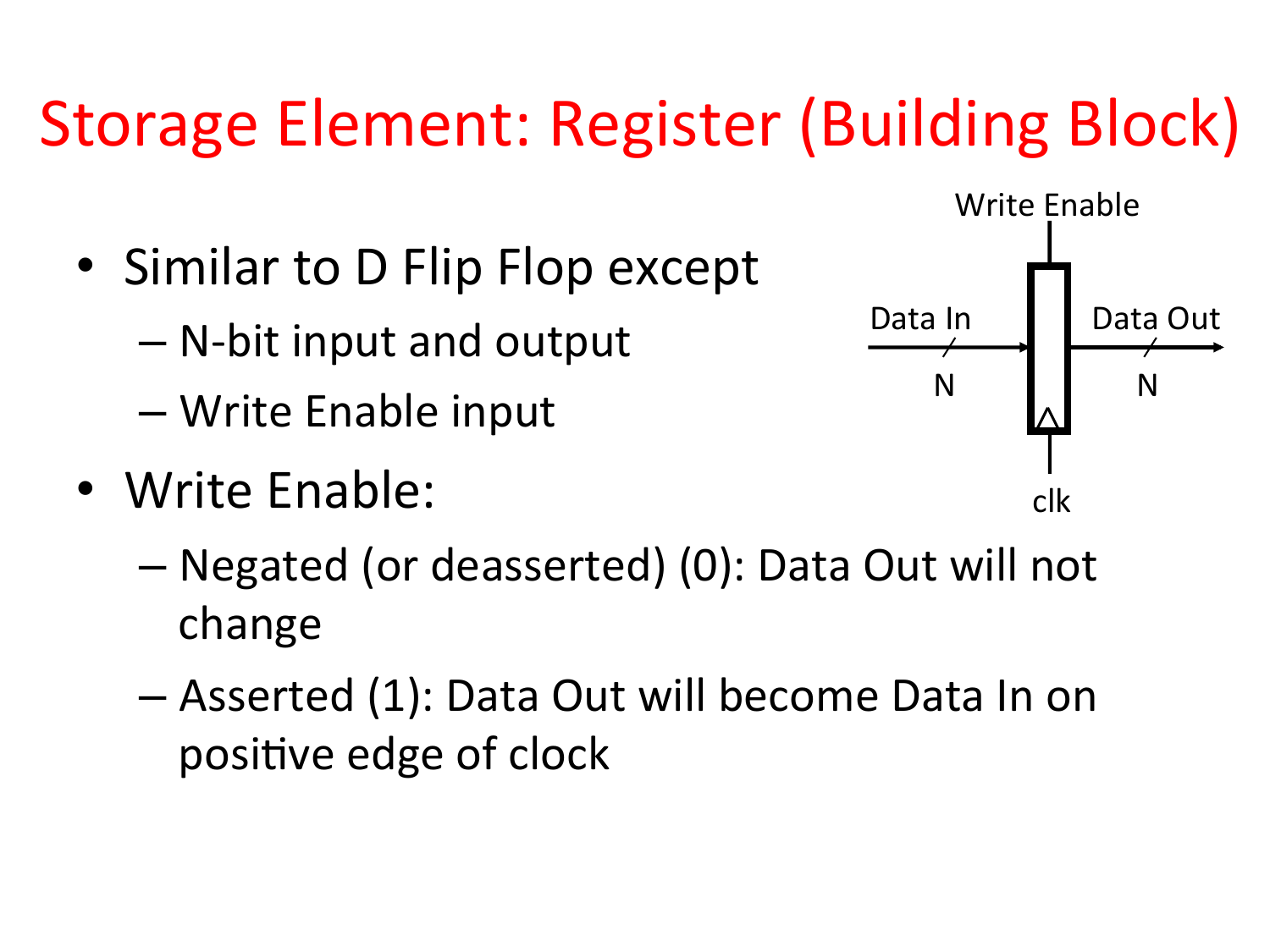## Storage Element: Register File

- Register File consists of 32 registers:
	- $-$  Two 32-bit output busses: busA and busB
	- $-$  One 32-bit input bus: busW
- Register is selected by:
	- $-$  RA (number) selects the register to put on busA (data)
	- $-$  RB (number) selects the register to put on busB (data)
	- $-$  RW (number) selects the register to be written via busW (data) when Write Enable is 1
- Clock input (clk)
	- $-$  Clk input is a factor ONLY during write operation
	- $-$  During read operation, behaves as a combinational logic block:
		- RA or RB valid  $\Rightarrow$  busA or busB valid after "access time."

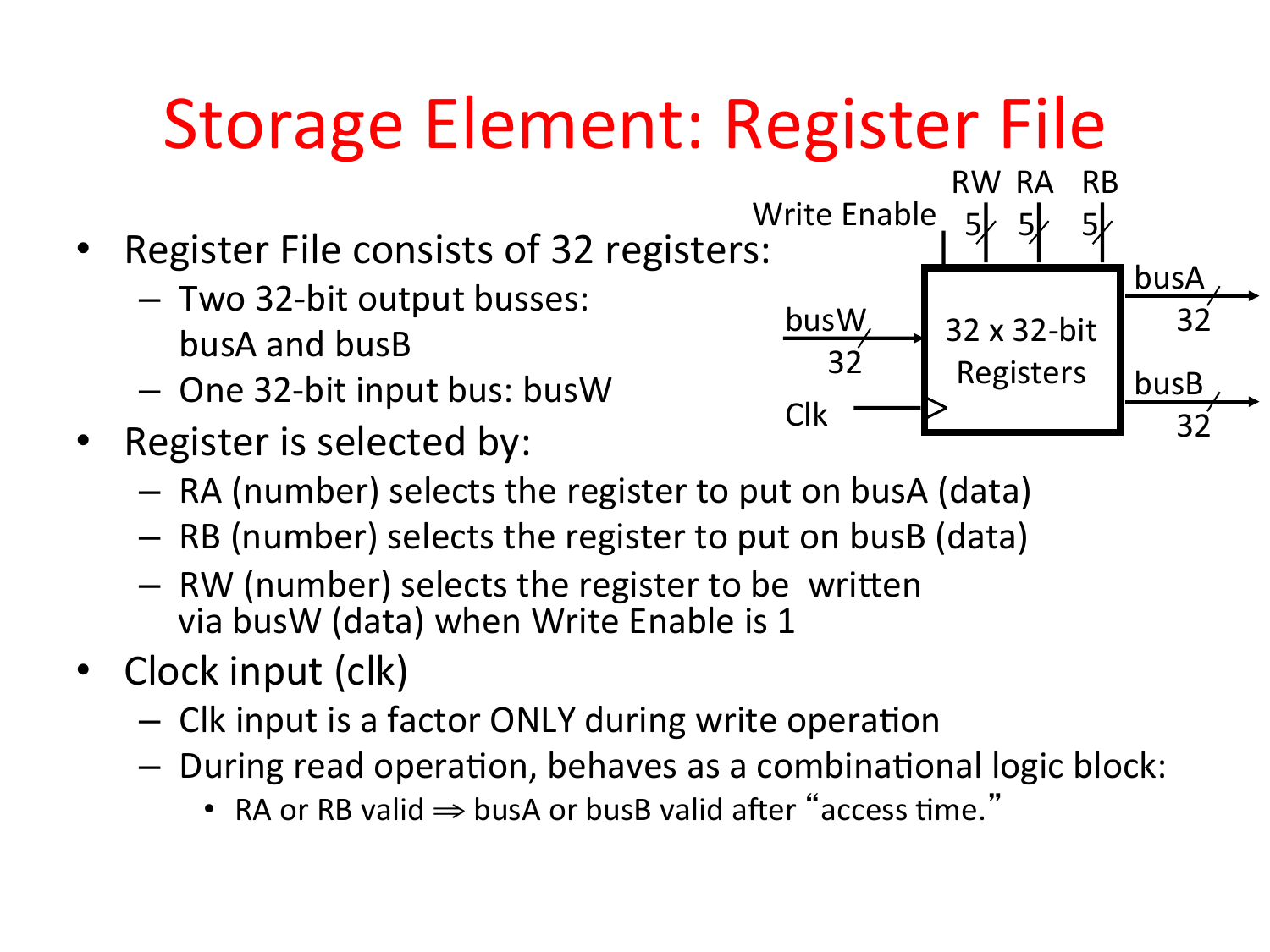## Administrivia

- No classes on Tuesday If you have discussion on Tuesday, go to a M/W discussion.
- Project 3-1 out Sunday
	- $-$  Free to choose new partners, but not forced
	- Start early!
- Heads Up: No Lab Thanksgiving Week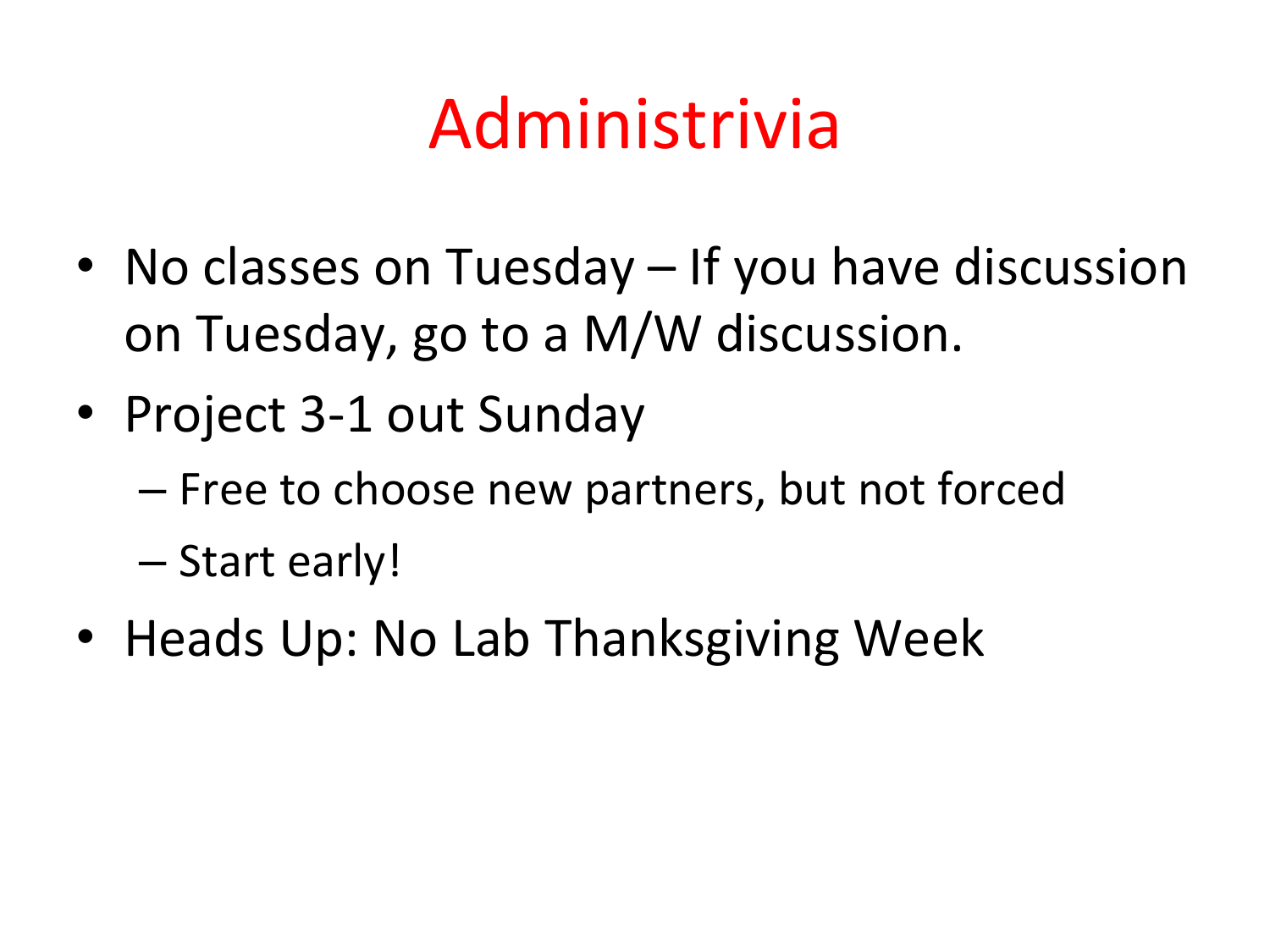## Step 3a: Instruction Fetch Unit

- Register Transfer<br>  $\epsilon \Rightarrow$  Requirements Datapath Assembly
- Instruction Fetch
- Read Operands and Execute Operation
- Common RTL operations
	- $-$  Fetch the Instruction: mem[PC]
	- $-$  Update the program counter:
		- Sequential Code:  $PC \leftarrow PC + 4$
		- Branch and Jump:

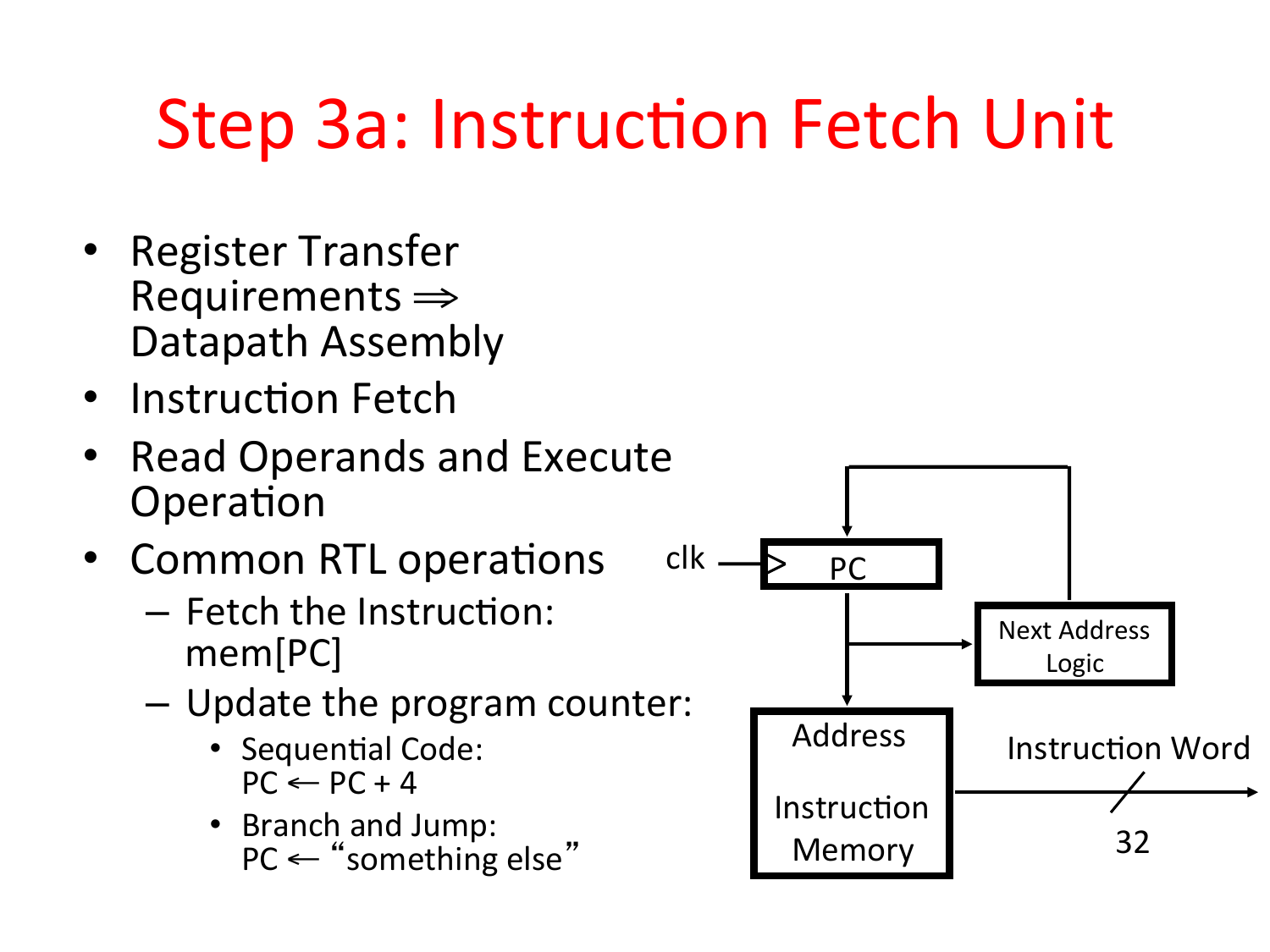### Step 3b: Add & Subtract

•  $R[rd] = R[rs]$  op  $R[rt]$  (addu rd, rs, rt)  $-$  Ra, Rb, and Rw come from instruction's Rs, Rt, and Rd fields



 $-$  ALUctr and RegWr: control logic after decoding the instruction



... Already defined the register file & ALU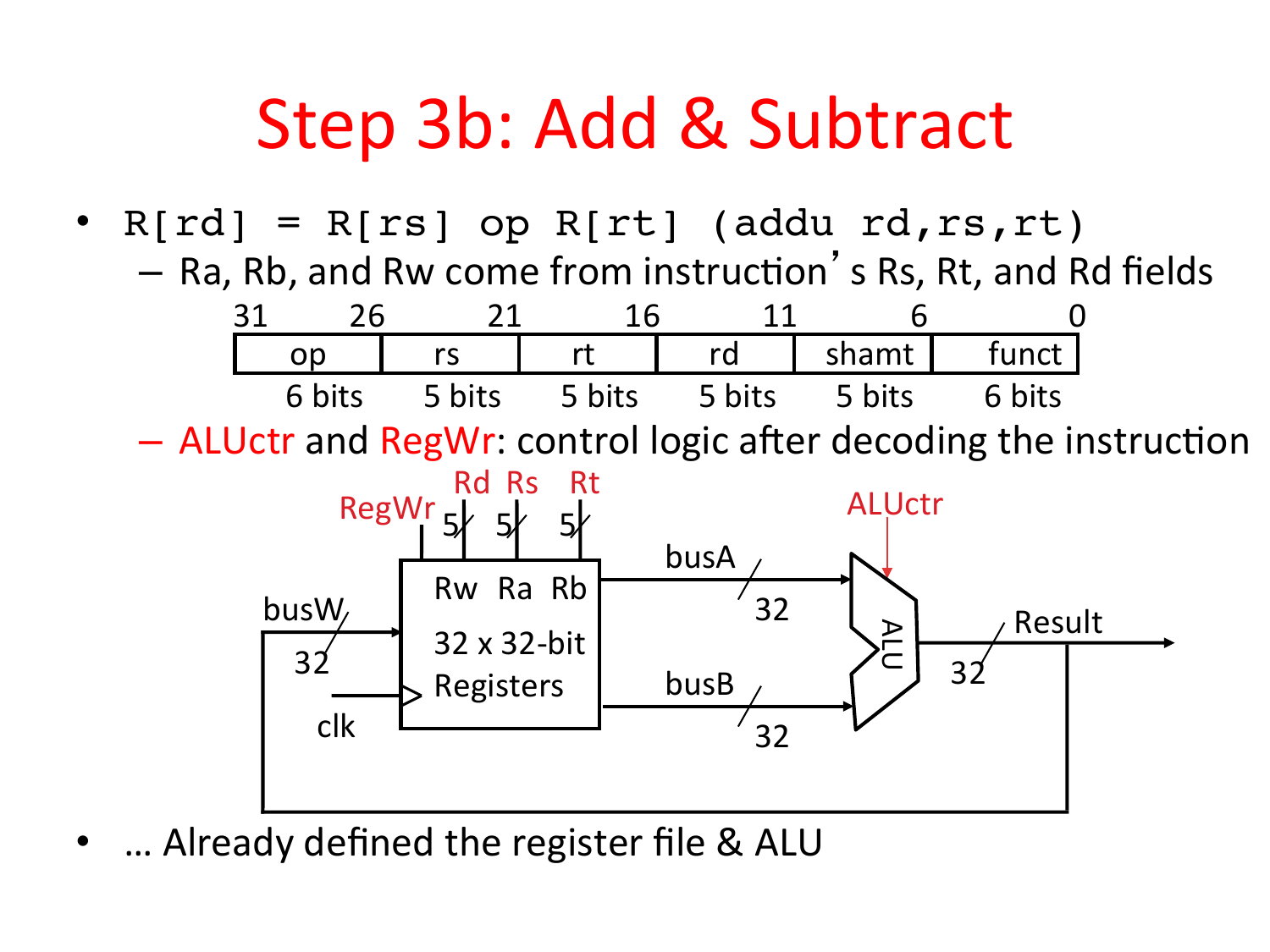## Clocking Methodology



- Storage elements clocked by same edge
- Flip-flops (FFs) and combinational logic have some delays
	- $-$  Gates: delay from input change to output change
	- $-$  Signals at FF D input must be stable before active clock edge to allow signal to travel within the FF (set-up time), and we have the usual clock-to-Q delay
- "Critical path" (longest path through logic) determines length of clock period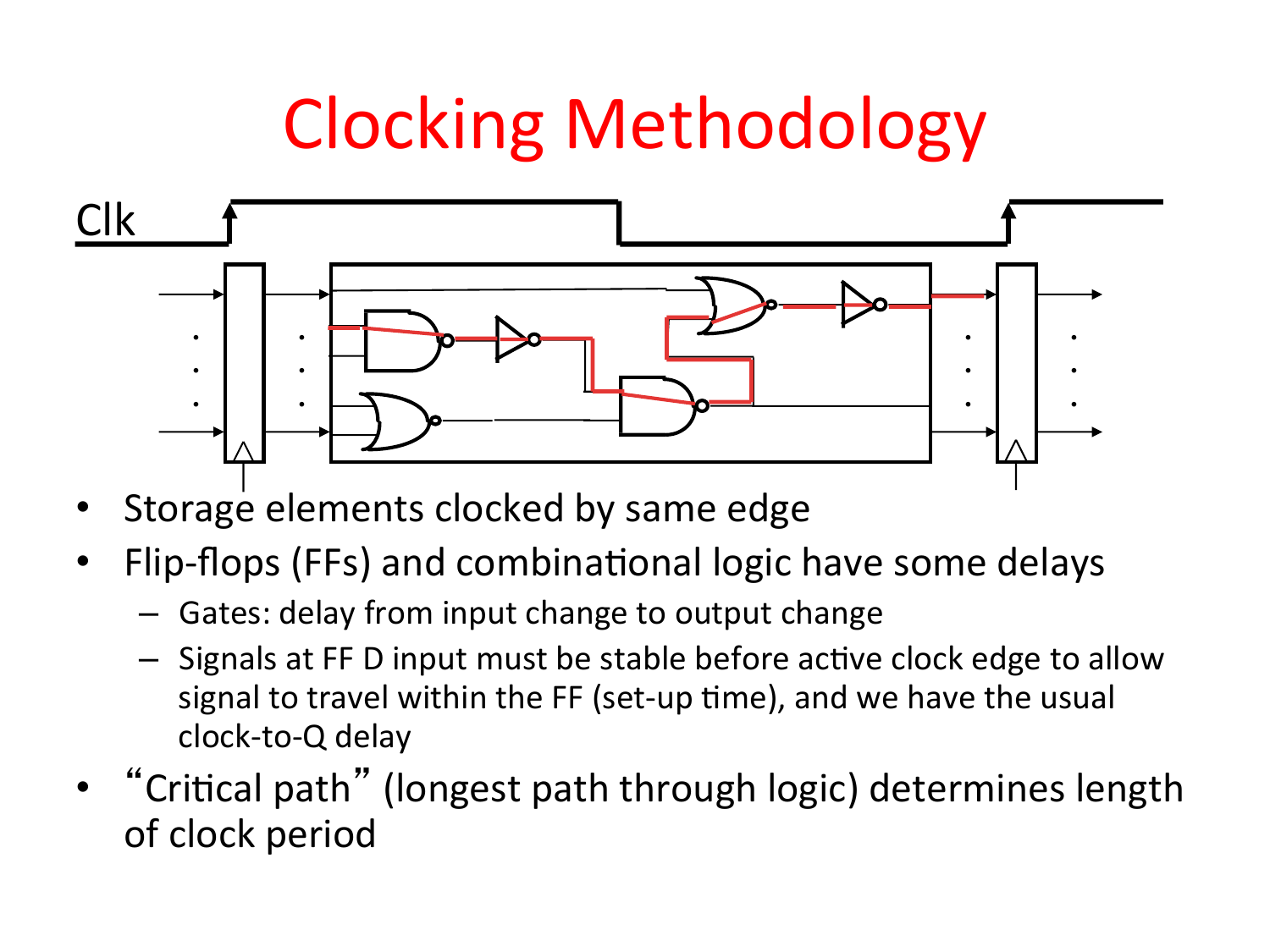### Register-Register Timing: One Complete Cycle

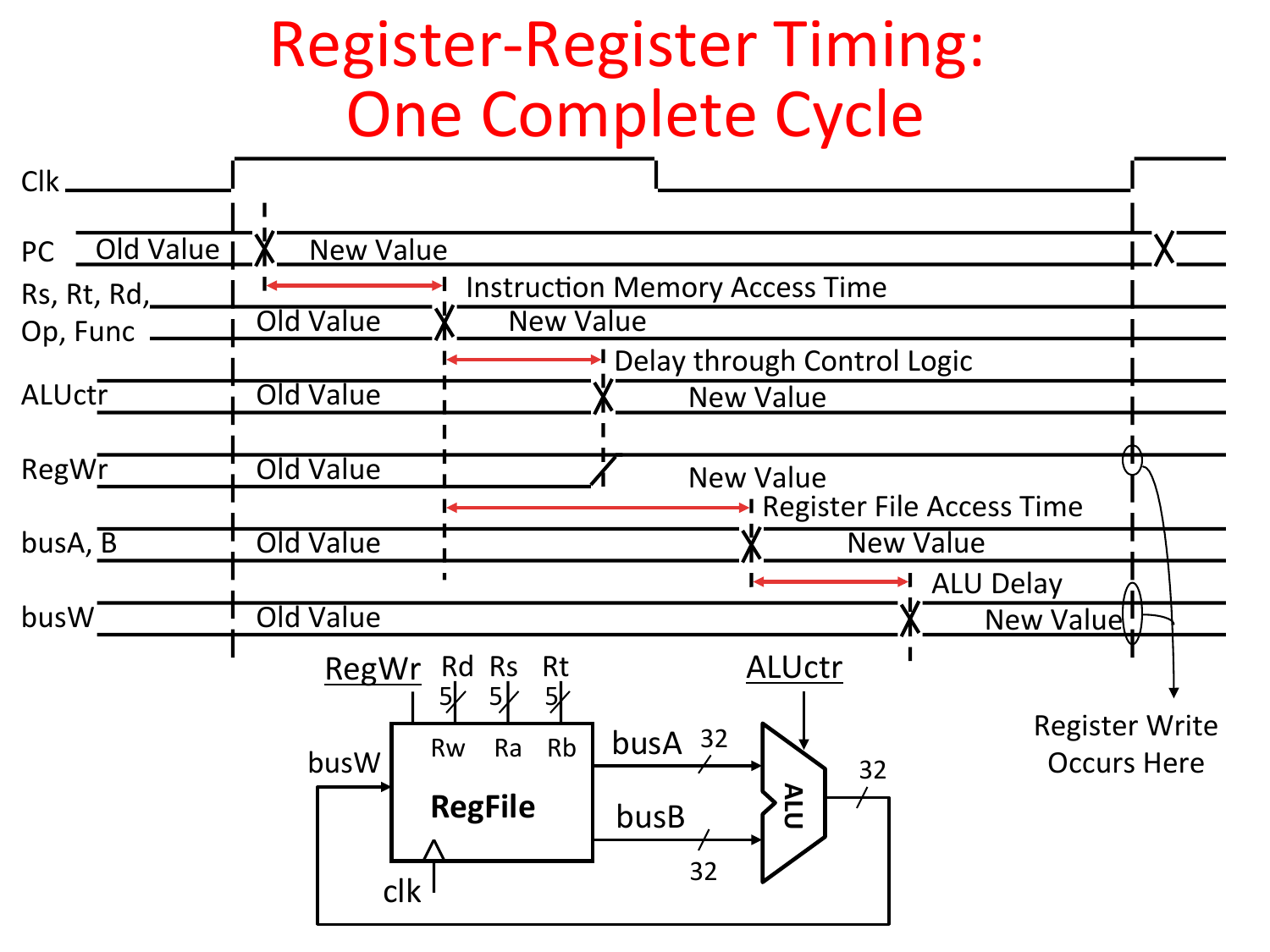Putting it All Together: A Single Cycle Datapath

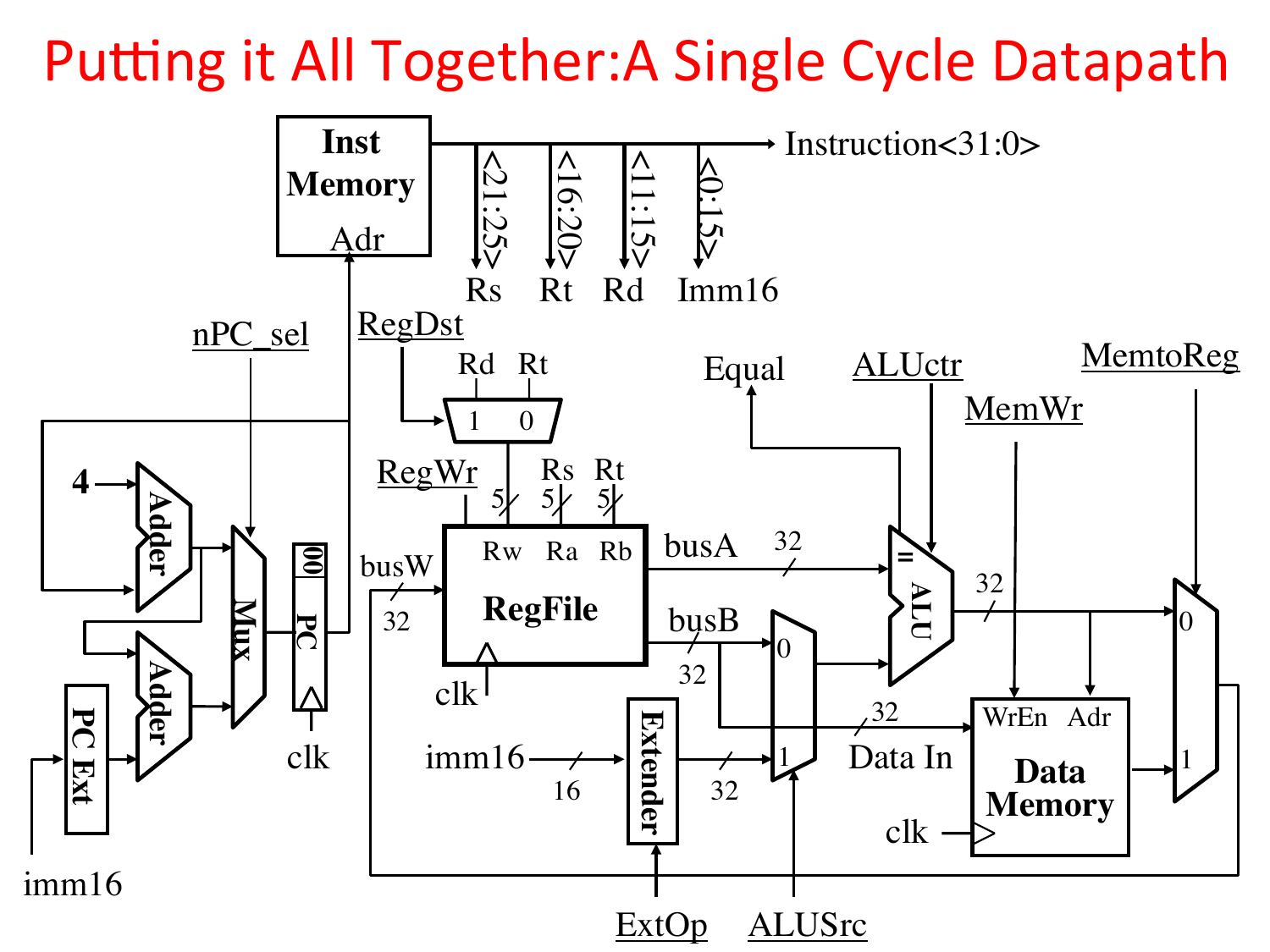### **Peer Instruction**

- A. Our ALU is a synchronous device
- B. We should use the main ALU to compute  $PC = PC + 4$
- C. The ALU is inactive for memory reads or writes.

| <b>Option</b> | $\mathbf{1}$ | $\overline{\mathbf{2}}$ | 3 |
|---------------|--------------|-------------------------|---|
| A             | F            | F                       | F |
| A             | Τ            | Τ                       | Т |
| B             | F            | Τ                       | F |
| C             | F            | Т                       | Т |
| C             | Τ            | F                       | F |
| D             | Τ            | F                       | Τ |
| E             | Τ            | Τ                       | F |
| F             | F            | F                       | Т |